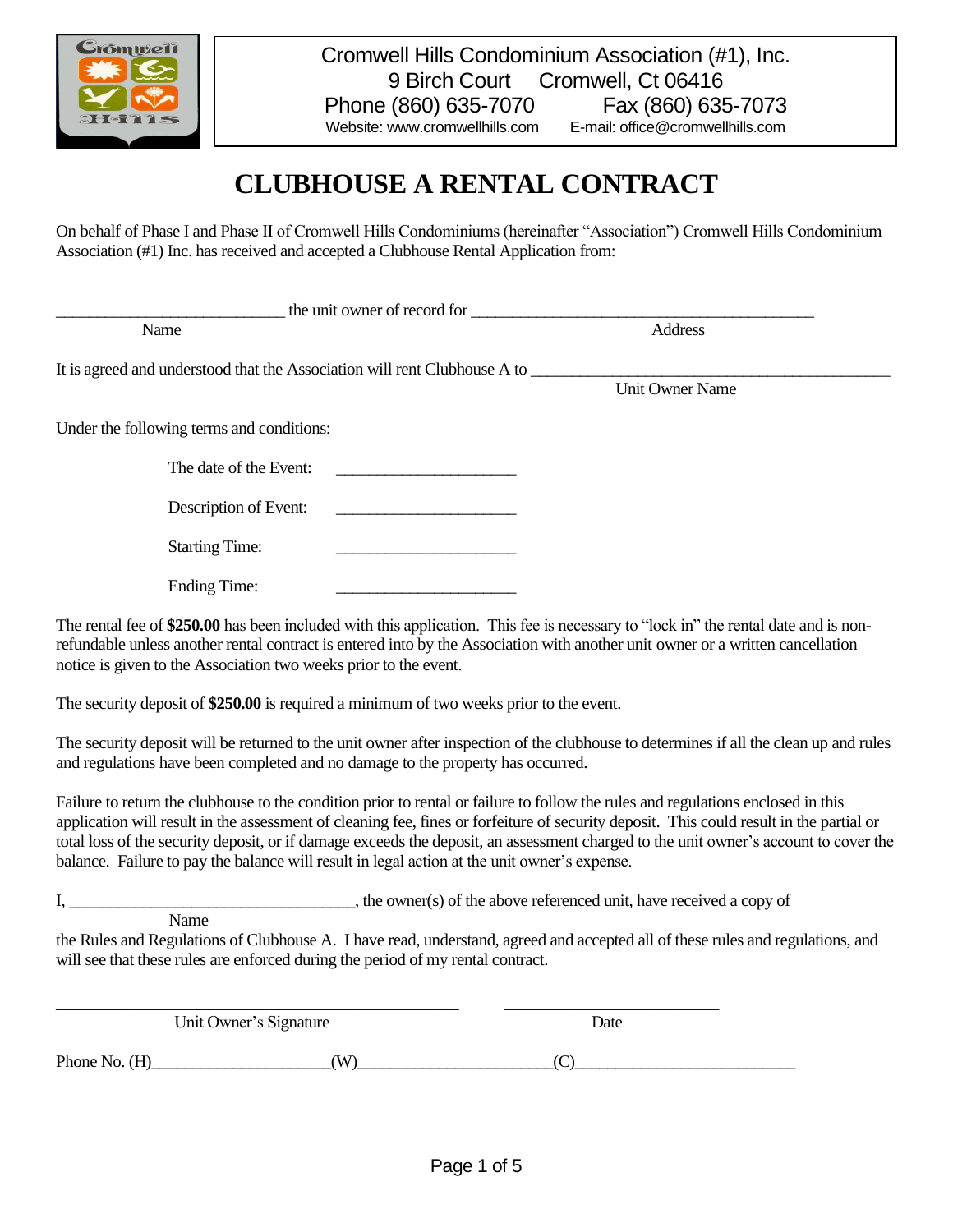

## **WAIVER HOLD HARMLESS AND INDEMNITY AGREEMENT**

Unit Owner Name

I, \_\_\_\_\_\_\_\_\_\_\_\_\_\_\_\_\_\_\_\_\_\_\_\_\_\_\_\_\_\_\_\_\_\_\_\_\_\_\_\_\_\_\_\_\_\_\_ do hereby agree to hold harmless and indemnify Cromwell

Hills Condominium Association, Inc., Phases I and II, their Boards of Directors and their current Management Companies, from any loss, lawsuit, claim or damage, including attorney's fees and court costs, Cromwell Hills Condominium Association, Inc. may sustain as a result of the my use/rental of the Association's Clubhouse.

I understand that by signing this document I am agreeing to waive any rights I have to take any action, legal or otherwise, against Cromwell Hills Association, Inc., for injuries my guests or I sustain due to negligence of the parties of this agreement, or from any other cause in connection with the use of the clubhouse facility.

Event Date:

Signature of Unit Owner: \_\_\_\_\_\_\_\_\_\_\_\_\_\_\_\_\_\_\_\_\_\_\_\_\_\_\_\_\_\_\_\_\_\_\_\_\_\_\_

Printed Name of Unit Owner:

Date: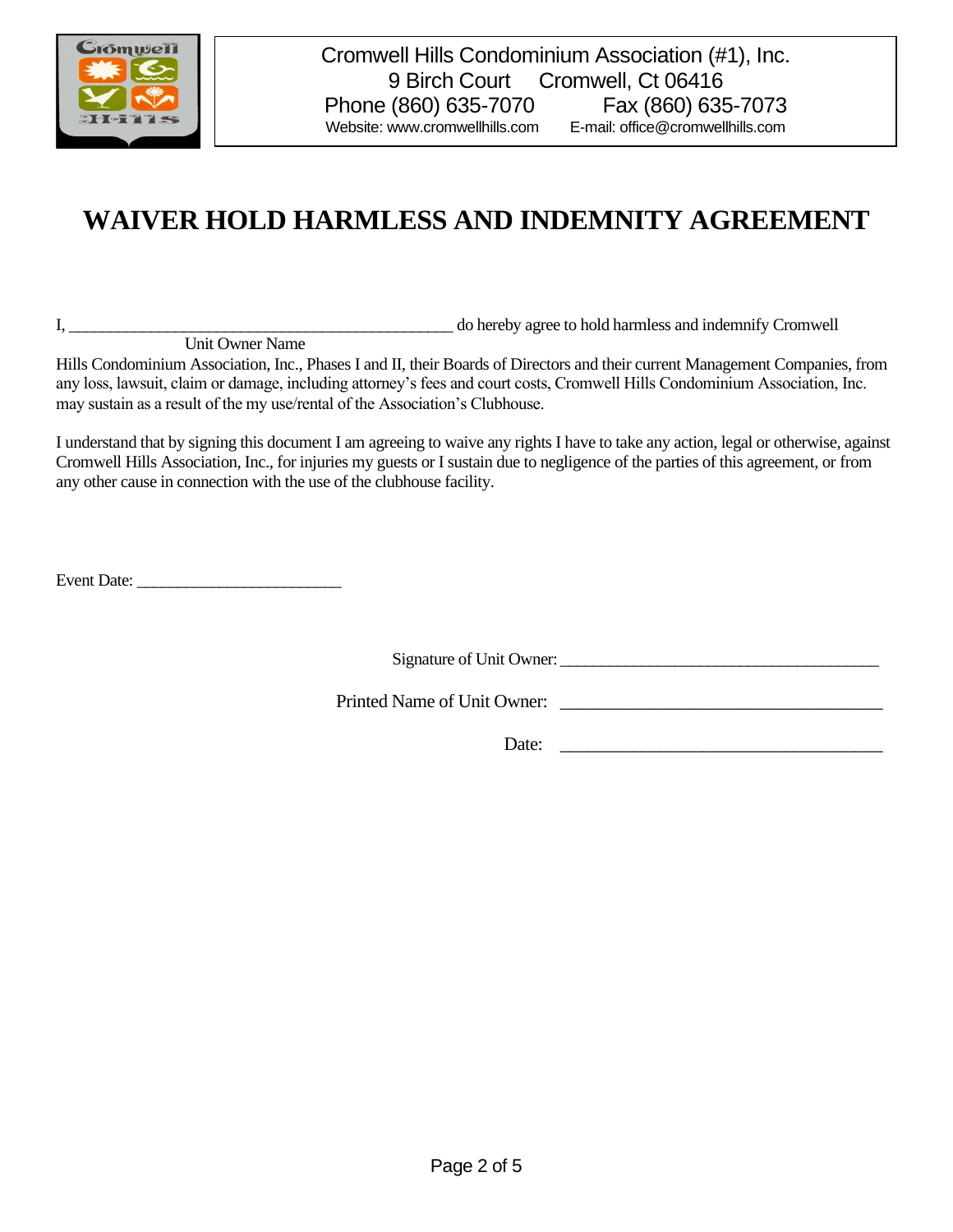

#### **CROMWELL HILLS CONDOMINIUM Rules and Regulations for Rental of Clubhouse A Effective June 15, 2002**

- 1. The clubhouse is only available for use for a personal event by a Unit Owner of Cromwell Hills Association, Phases I and II. Phase III unit owners may use the facility as part of an understanding among the Associations. The unit owner must be in good standing with the association rules and regulations and up to date with all fees, special assessments, fines, etc.
- 2. If the Clubhouse should suffer any circumstance or damage that would render it unsafe or unacceptable for use, Management will notify all Unit Owners who have upcoming reservations, so they can make other arrangements. The Association does not accept any responsibility for compensation in the event of such a closure or cancellation.
- 3. The Unit Owner must be present at the event for which the clubhouse is rented. The unit owner shall enforce the rules and regulations of the rental contract and will accept responsibility for the actions of his/her guests at the event. While it is the intention of the Association that every event be an enjoyable one, renters and their guest are to conduct themselves in a non-offensive manner, and the level of noise/nuisance should not disturb the surrounding units. If for any reason whatsoever the event is terminated (excessive noise, unruly behavior, police appearance, etc.) the unit owner will forfeit the return of their security deposit.
- **4. If the Police are called for any reason, including but not limited to noise disturbance, rowdiness, underage drinking, fighting, etc., the unit owner forfeits the right and/or privilege to use Clubhouse "A" at any time in the future. Unit Owner shall also forfeit security deposit. Phase I Management will make such determination.**
- 5. It is the responsibility of the unit owner to see that all guests comply with local laws and ordinances. **Under no circumstances will underage consumption of alcohol be permitted.** If this is found to occur, the event will be terminated immediately, and the Unit Owner will forfeit the return of the security deposit.
- 6. No keg beer is allowed on the premises.
- 7. No stag parties.
- 8. No admission charge will be allowed at any function, nor may anything be sold at an event at the clubhouse, except those sponsored by the Association. Fundraisers are not permitted. The only exception to these is Recreation Committee events.
- 9. Parking is allowed in designated areas only; this would include visitor spaces near the clubhouse and non-yellow lined areas. The snow tow rules apply. During a winter storm, no parking is allowed on the main road due to snow removal. Cars parked in unauthorized areas will be towed at the owner's expense. No overnight parking.
- 10. Clubhouse A is a smoke free building. Smoking only allowed outside the building on ground level and not on the deck or stairs. All cigarette butts are to be removed in a safe manner and not left on the ground.
- 11. The Unit Owner agrees and understands that he/she is responsible for the clean up of the clubhouse at the end of their event, or until 10:00 a.m. the following day provided permission is requested in writing and approved in advance. Cleaning supplies, trash bags, mop, broom, vacuum, etc. are to be supplied by the unit owner.
- 12. NO GLITTER.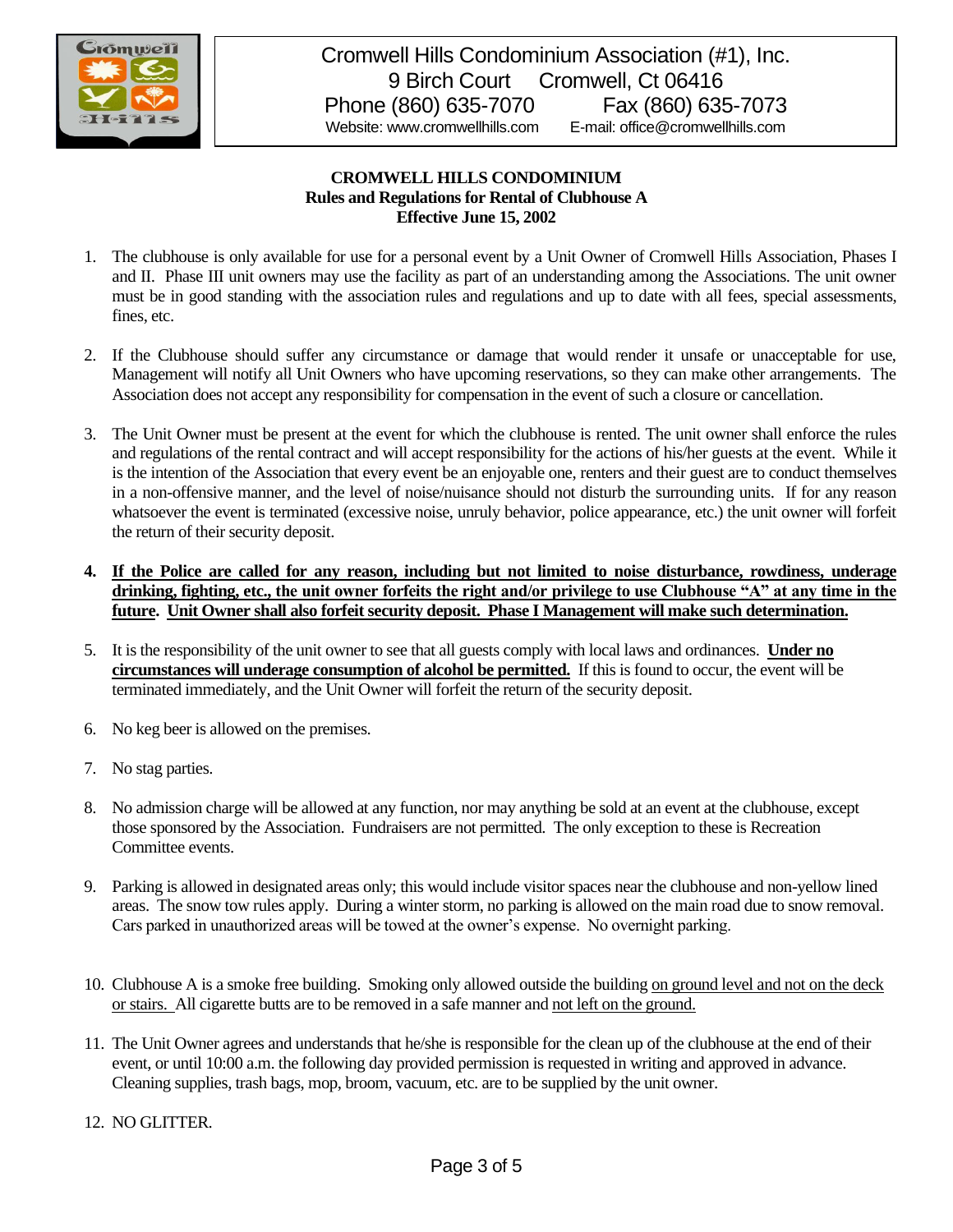

Clean-up will include:

- $\triangleright$  Kitchen: Remove all food and beverages from the kitchen. Clean all counters, stovetop/oven, sink and refrigerator. Sweep and mop the floor.
- ➢ Chairs and Tables: Wipe clean and return to the storage room.
- $\triangleright$  Hall: Remove all decorations including tape, staples, nails screws, and thumbtacks. Vacuum the entire hall. This should include the main meeting area and the entry hall.
- ➢ Bathrooms: Should be left "broom clean." Sink and vanity should be cleaned.
- $\triangleright$  Trash: All trash receptacles are to be emptied, the trash bags removed from the building and placed in the dumpster. Please follow currently enforced recycling practices.
- $\triangleright$  Exterior of the Building: All decorations should be removed. Any debris (cups, paper, cigarette butts, etc.) should be picked up and put in the trash.
- $\triangleright$  Air Conditioning: Air Conditioning should be turned off. Failure to turn off the air will result in a fine of \$25 per day.
- $\triangleright$  Key: Must be returned no later than 10:00 a.m. the following business day or can be dropped in the drop-off box in front of the building at any time prior to the 10:00 a.m. deadline. The fee for late key return is \$25 per day. Loss of key will result in a charge of \$200 to replace the locks and keys for the building.
- $\triangleright$  Failure to comply with the cleaning procedures stated above will result in a charge based on the hourly rate for a cleaning person to complete the clean-up left by the Unit Owner.
- $\triangleright$  All charges will be deducted from the security deposit. Any charges that exceed the amount of the security deposit will be billed to the unit owner.
- 13. Damage that occurs to the clubhouse or the surrounding grounds will be assessed by Management or (if necessary) a qualified contractor. Any damage that exceeds the amount of the security deposit will be billed back to the unit owner. If other rentals are pending, the association reserves the right to pay a contractor premium for immediate service to restore the Clubhouse to its original condition. Non-payment of this bill will result in legal action to recover the balance due to all reasonable attorney fees and expenses. If the pursuit of legal remedy is necessary, the Unit Owner forfeits their right to rent the clubhouse in the future.
- 14. A copy of the inspection report and the refundable portion of the security deposit will be mailed to the Unit Owner within 20 business days of the rental.

By signing below, I hereby state that I have read the Rules and Regulations and understand them completely.

\_\_\_\_\_\_\_\_\_\_\_\_\_\_\_\_\_\_\_\_\_\_\_\_\_\_\_\_\_\_\_\_\_\_\_\_\_\_\_ \_\_\_\_\_\_\_\_\_\_\_\_\_\_\_\_\_\_\_\_\_

Unit Owner Date